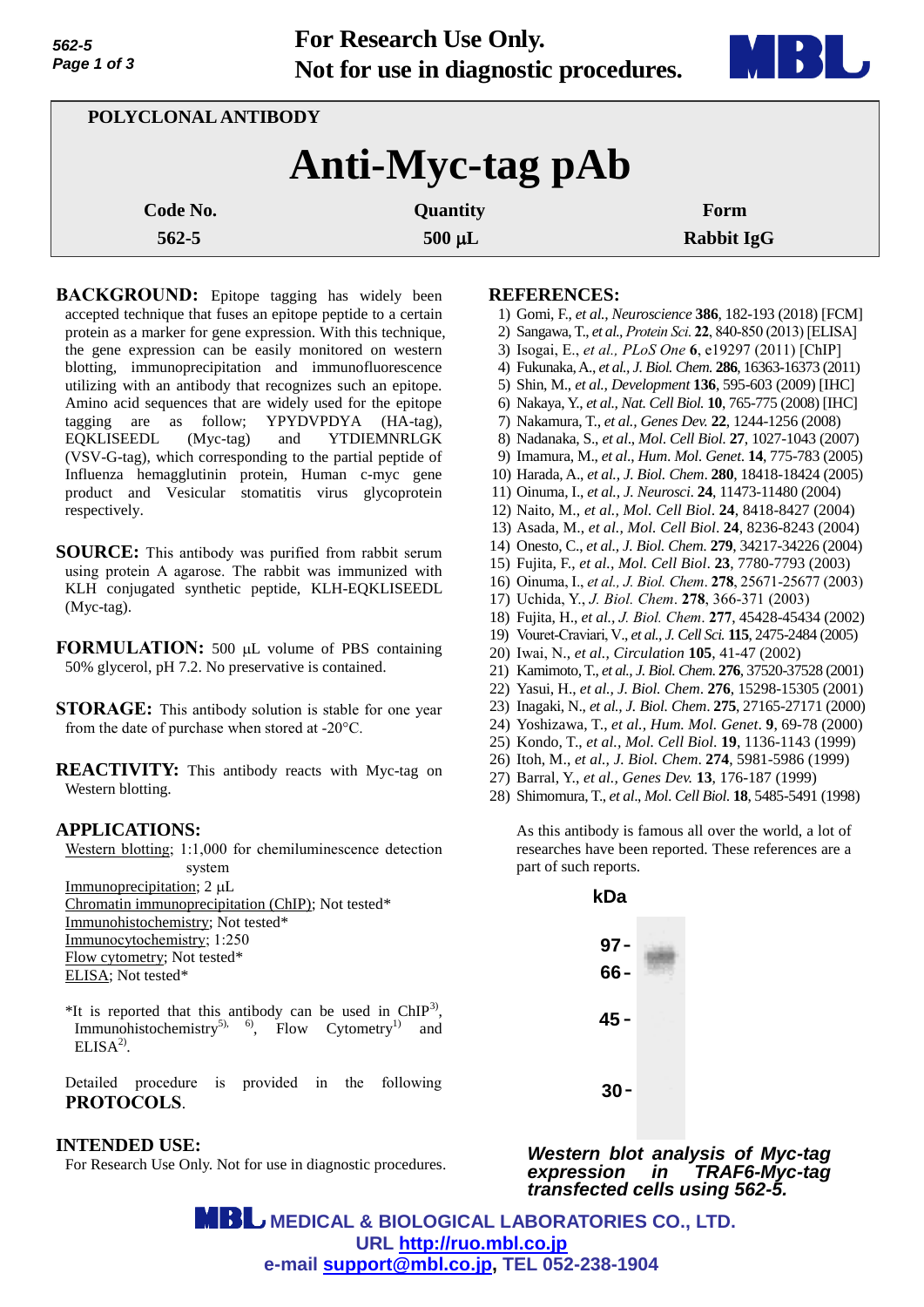# **PROTOCOLS:**

## **SDS-PAGE & Western Blotting**

- 1) Mix the sample with equal volume of Laemmli's sample buffer.
- 2) Boil the samples for 2 minutes and centrifuge. Load 10 L of the sample per lane in a 1 mm thick SDS-polyacrylamide gel for electrophoresis.
- 3) Blot the protein to a polyvinylidene difluoride (PVDF) membrane at 1 mA/cm<sup>2</sup> for 1 hour in a semi-dry transfer system (Transfer Buffer: 25 mM Tris, 190 mM glycine, 20% MeOH). See the manufacture's manual for precise transfer procedure.
- 4) To reduce nonspecific binding, soak the membrane in 10% skimmed milk (in PBS, pH 7.2) for 1 hour at room temperature, or overnight at 4°C.
- 5) Incubate the membrane with primary antibody diluted with 1% skimmed milk (in PBS, pH 7.2) as suggested in the **APPLICATIONS** for 1 hour at room temperature. (The concentration of antibody will depend on the conditions.)
- 6) Wash the membrane with PBS (5 minutes x 6 times).
- 7) Incubate the membrane with 1:10,000 of Anti-IgG (Rabbit) pAb-HRP (MBL; code no. 458) diluted with 1% skimmed milk (in PBS, pH 7.2) for 1 hour at room temperature.
- 8) Wash the membrane with PBS (5 minutes x 6 times).
- 9) Wipe excess buffer on the membrane, then incubate it with appropriate chemiluminescence reagent for 1 minute. Remove extra reagent from the membrane by dabbing with paper towel, and seal it in plastic wrap.
- 10) Expose to an X-ray film in a dark room for 5 minutes. Develop the film as usual. The condition for exposure and development may vary.

#### **Immunoprecipitation**

- 1) Wash the cells 3 times with PBS and suspend with 10 volume of cold Lysis buffer [50 mM Tris-HCl (pH 7.2), 250 mM NaCl, 0.1% NP-40, 2 mM EDTA, 10% glycerol] containing appropriate protease inhibitors. Incubate it at 4°C with rotating for 30 minutes, then sonicate briefly (up to 10 seconds).
- 2) Centrifuge the tube at 12,000 x g for 10 minutes at 4°C and transfer the supernatant to another tube.
- 3) Add primary antibody as suggested in the **APPLICATIONS** into 200 µL of the supernatant. Mix well and incubate with gentle agitation for 30-120 minutes at  $4^{\circ}$ C. Add 20 µL of 50% protein A agarose beads resuspended in the cold Lysis buffer. Mix well and incubate with gentle agitation for 60 minutes at 4 °C.
- 4) Centrifuge the tube at 2,500 x g for 10 seconds and remove the supernatant carefully.
- 5) Resuspend the beads with cold Lysis buffer.
- 6) Centrifuge the tube at 2,500 x g for 10 seconds and remove the supernatant carefully.
- 7) Repeat Steps 5)-6) 2-4 times.
- 8) Resuspend the beads in 20 µL of Laemmli's sample buffer. boil for 3-5 minutes, and centrifuge for 5 minutes. Use 10 L/lane for the SDS-PAGE analysis. (See **SDS-PAGE & Western blotting**.)

### **Immunocytochemistry**

- 1) Culture the cells in the appropriate condition on a glass slide.
- 2) Fix the cells by immersing the slide in acetone for 10 minutes on ice.
- 3) Air-dry the slides.
- 4) Add the primary antibody diluted with PBS as suggested in the **APPLICATIONS** onto the cells and incubate for 30 minutes at room temperature. (Optimization of antibody concentration or incubation condition is recommended if necessary.)
- 5) Prepare a wash container such as a 500 mL beaker with a stirrer. Then wash the cells on the glass slide by soaking the slide with a plenty of PBS in the wash container for 5 minutes. Take care not to touch the cells. Repeat another wash once more.
- 6) Add FITC conjugated anti-rabbit IgG antibody diluted with PBS onto the cells. Incubate for 30 minutes at room temperature. Keep out light by aluminum foil.
- 7) Wash the slide in a plenty of PBS as in the step 5).
- 8) Wipe excess liquid from slide but take care not to touch the cells. Never leave the cells to dry.
- 9) Promptly add mounting medium onto the slide, then put a cover slip on it.

# **RELATED PRODUCTS**

#### Antibodies

| 598                               | Anti-GFP pAb (polyclonal)                                 |
|-----------------------------------|-----------------------------------------------------------|
| 598-7                             | Anti-GFP pAb-HRP-DirecT (polyclonal)                      |
| M048-3                            | Anti-GFP mAb (1E4)                                        |
| D153-3                            | Anti-GFP mAb (RQ2)                                        |
| D <sub>153</sub> -6               | Anti-GFP mAb-Biotin (RQ2)                                 |
| D <sub>153</sub> -8               | Anti-GFP mAb-Agarose (RQ2)                                |
| D <sub>153</sub> -A <sub>48</sub> | Anti-GFP mAb-Alexa Fluor <sup>®</sup> 488 (RQ2)           |
|                                   | D153-A59 Anti-GFP mAb-Alexa Fluor® 594 (RQ2)              |
| D <sub>153</sub> -A <sub>64</sub> | Anti-GFP mAb-Alexa Fluor® 647 (RQ2)                       |
| <b>PM073</b>                      | Anti-Renilla GFP pAb (polyclonal)                         |
| <b>PM005</b>                      | Anti-RFP pAb (polyclonal)                                 |
| PM005-7                           | Anti-RFP pAb-HRP-DirecT (polyclonal)                      |
| M208-3                            | Anti-RFP mAb Cocktail (1G9, 3G5)                          |
| M <sub>155</sub> -3               | Anti-RFP mAb (8D6)                                        |
| M <sub>165</sub> -3               | Anti-RFP mAb (3G5)                                        |
| M <sub>165</sub> -8               | Anti-RFP mAb-Agarose (3G5)                                |
| M204-3                            | Anti-RFP mAb (1G9)                                        |
| M204-7                            | Anti-RFP mAb-HRP-DirecT (1G9)                             |
| 561                               | Anti-HA-tag pAb (polyclonal) (0.1 mL)                     |
| 561-7                             | Anti-HA-tag pAb-HRP-DirecT (polyclonal)                   |
| 561-8                             | Anti-HA-tag pAb-Agarose (polyclonal)                      |
| 561-A48                           | Anti-HA-tag pAb-Alexa Fluor <sup>®</sup> 488 (polyclonal) |
| M <sub>1</sub> 32-3               | Anti-HA-tag mAb (5D8)                                     |
| M180-3                            | Anti-HA-tag mAb (TANA2) (200 µL)                          |
| M180-6                            | Anti-HA-tag mAb-Biotin (TANA2)                            |
| M180-7                            | Anti-HA-tag mAb-HRP-DirecT (TANA2)                        |
|                                   | M180-A48 Anti-HA-tag mAb-Alexa Fluor® 488 (TANA2)         |
|                                   | M180-A59 Anti-HA-tag mAb-Alexa Fluor® 594 (TANA2)         |
|                                   | M180-A64 Anti-HA-tag mAb-Alexa Fluor® 647 (TANA2)         |
| <b>PM020</b>                      | Anti-DDDDK-tag pAb (polyclonal)                           |
| PM020-7                           | Anti-DDDDK-tag pAb-HRP-DirecT (polyclonal)                |
|                                   |                                                           |